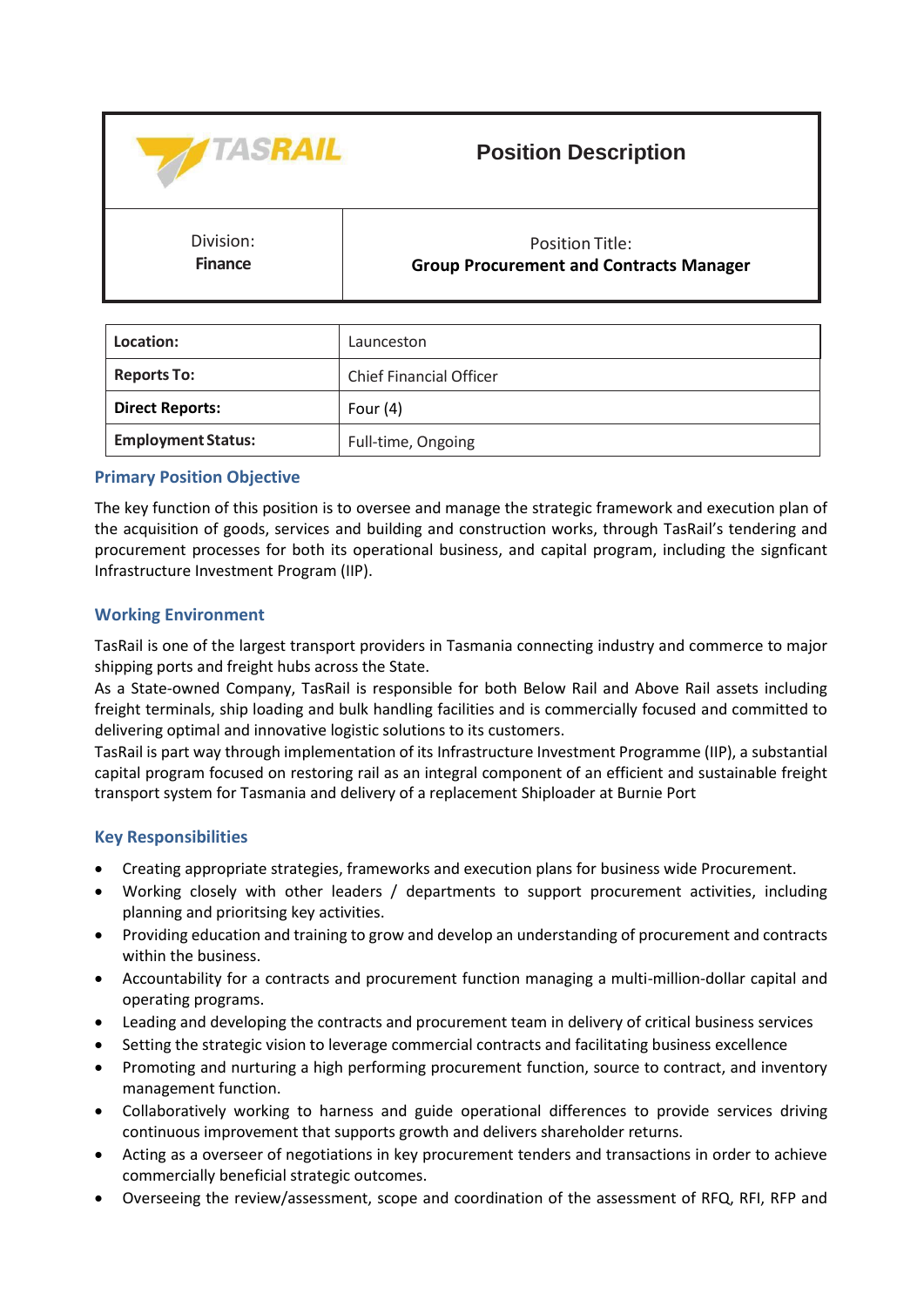RFT operations for the IIP program and operational areas.

- Reporting on status of contracts and procurement issues, budgets and forecasting to the Executive as required
- Manage the direct reports to achieve outcomes and optimal utilisation of available resources.
- Ensure the maintenance of Procurement Probity.

# **Qualifications, Knowledge and Experience**

### Essential

- Minumum five (5) years demonstrated experience in a Group/Senior Contracts & Procurement Management role or similar role.
- Up to date knowledge of industry trends, market conditions, and price projections.
- Experience in developing and executing innovative and effective sourcing strategies.
- Experience in strategic level negotations and conflict management.
- Experience in coordinating and coaching staff in relation to the  $RF(x)$  processes.
- Experience in management of direct reports.
- Previous experience in the use of Purchasing Management Systems.
- Sound computer literacy and communication skills.
- Current driver's licence.

### Desirable

- Knowledge of engineering, construction or mechanical operations would be an advantage.
- Tertiary qualification in Procurement / Contracting / Logistics / Supply Chain

### Essential Personal Attributes

- Stand-out strategic and lateral thinking skills and highly developed interpersonal skills including consultation, influencing, negotiation and relationship building.
- Proven ability to influence and negotiate effectively.
- Highly developed levels of professional ethics, personal integrity, inquisitveness and diligence.
- Strong written communication skills with the ability to develop complex strategies, frameworks, plans, policies, procedures and reports.
- Genuine commitment to establishing and maintaining best practice safety culture and performance.
- Performance driven, with a highly motivated approach to work.
- Ability to remain flexible, meet unexpected demands and challenging timelines, sometimes with limited resources.

### **Selection Criteria**

- 1. Extensive experience in procuring and contracting small, medium, and large commercial projects (over \$20M);
- 2. Demonstrated ability to identify opportunities to drive commercial outperformance through innovative procurement practices;
- 3. Expert in full tender / bid management;
- 4. Strong commercial acumen, analytical and problem-solving skills;
- 5. Sound communication abilities , leadership and teamwork skills, and a strong adeptness for influencing and negotiation with key stakeholders in a multi-site and industry environment;
- 6. Exceptional ability to manage multiple stakeholders especially with strategic commercial tenders and contractor interactions.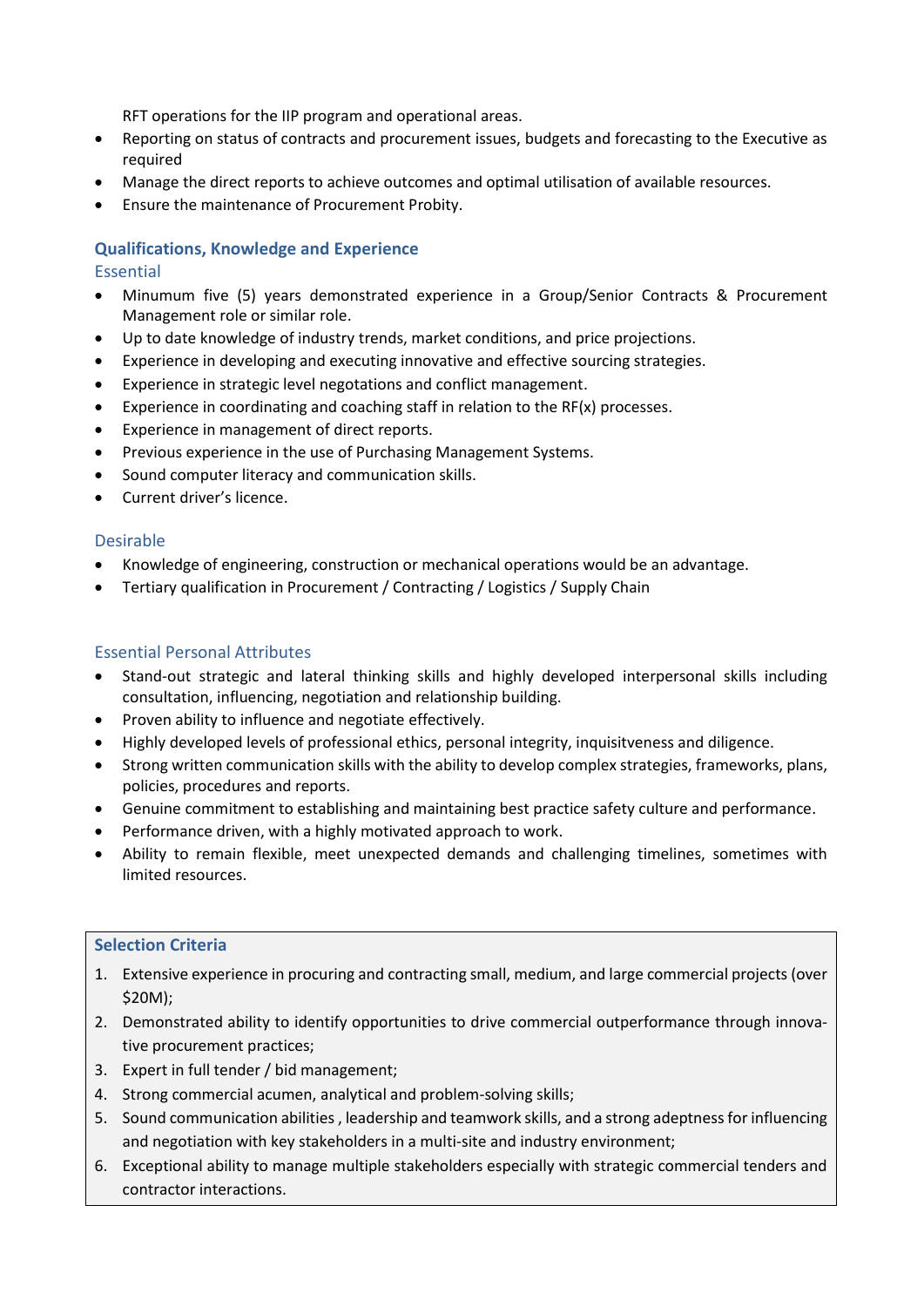# **Authority**

The position is required to comply with all Tasmanian Railway Pty Ltd Financial Delegations, Policies, Standards and Procedures and within the authority of the position.

### **Key Interactions Required**

| <b>Internal</b>                                       | <b>External</b>          |
|-------------------------------------------------------|--------------------------|
| <b>CFO</b>                                            | <b>Suppliers</b>         |
| <b>IIP Program Manager</b>                            | <b>Regulatory Bodies</b> |
| IIP Senior Project, Project Managers and Team Members | Contractors              |
| CO <sub>O</sub>                                       | Others as required       |
| Other executive and managers                          |                          |
| <b>Board</b>                                          |                          |

# **Key Performance Indicators**

The occupant of this position will be expected to achieve the key performance indicators in accordance with their contract of employment (to be developed).

#### **Working Arrangements**

Fixed Term Employment Contract 38 hours per week. Intra and interstate travel may be required.

| Position Holder (name):          |       |  |
|----------------------------------|-------|--|
| Signature:                       | Date: |  |
| Manager (name): Karen Van der Aa |       |  |
| Signature:                       | Date: |  |